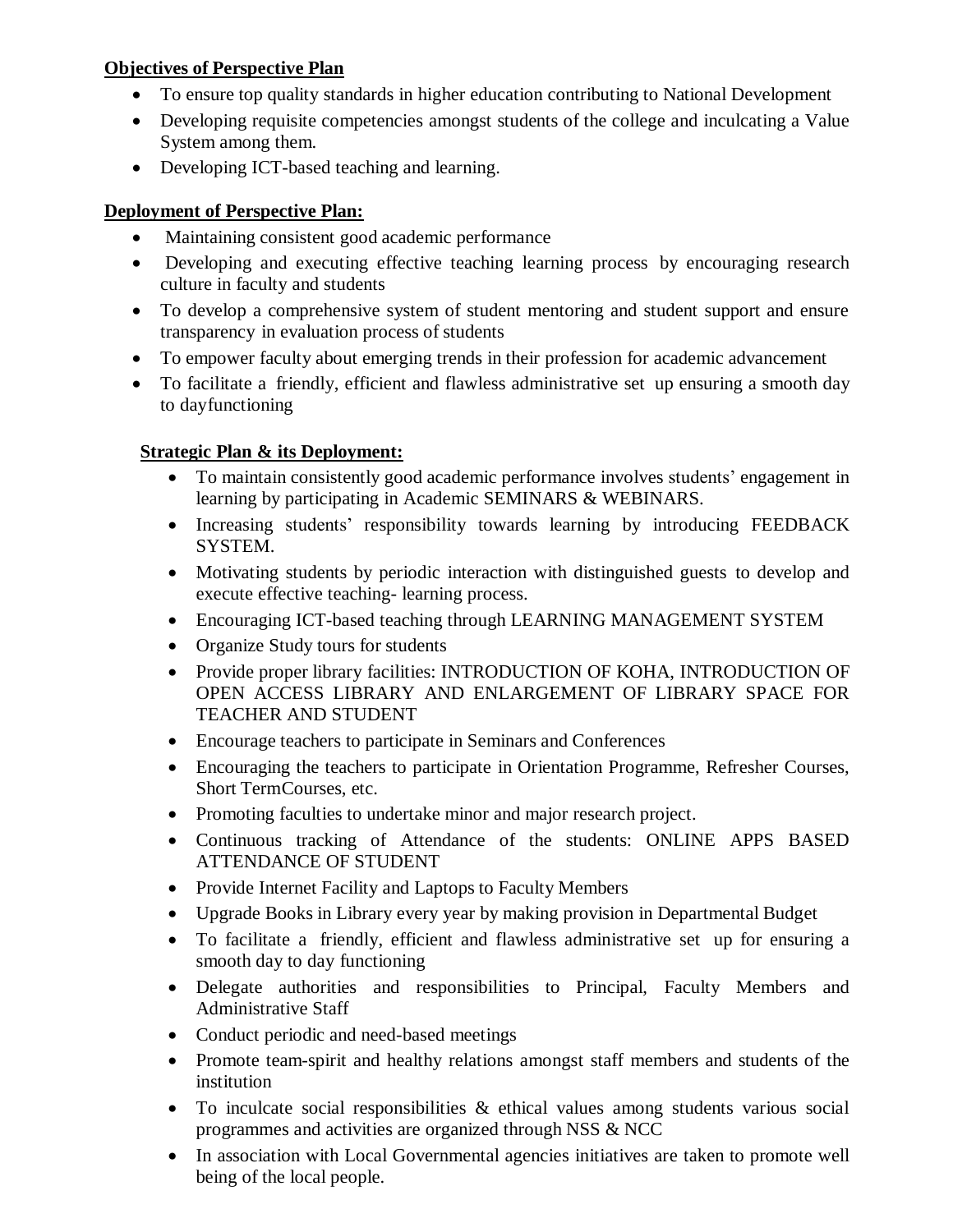- Encouraging sports and cultural activities for the overall personality development of the students.
- Career Counseling Progrmmes are organized on regular basis.
- To maintain Green & Clean Environment planting trees in the campus is ensured. Solar Panel, Rain Water Harvesting System, Green Generator, Motor- Sensor System etc. have been introduced.
- The entry of outside vehicles/automobiles into the college campus has been restricted/limited to make the Campus free from air-pollution.
- Protecting the natural water bodies in and around the college campus.